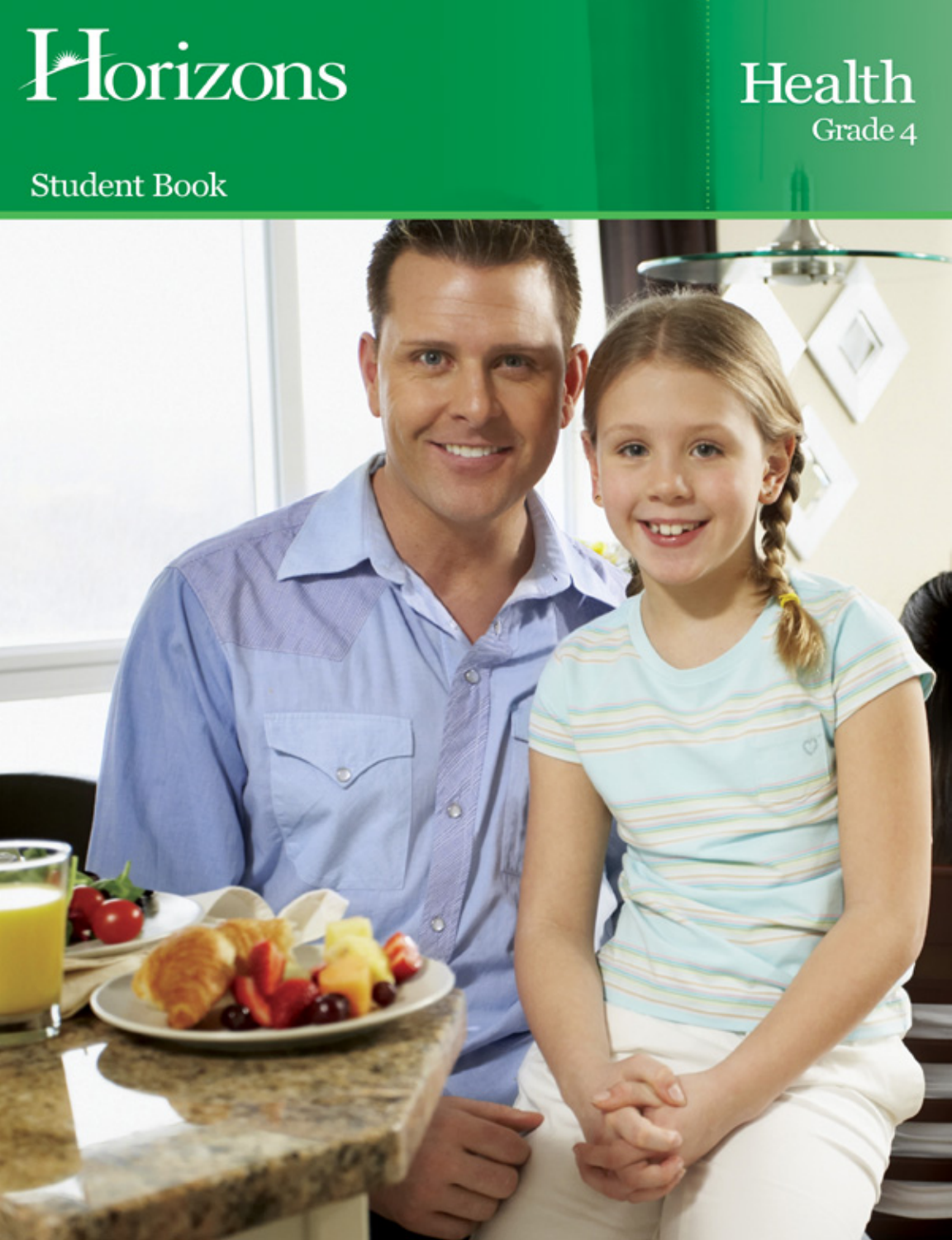# **CONTENTS**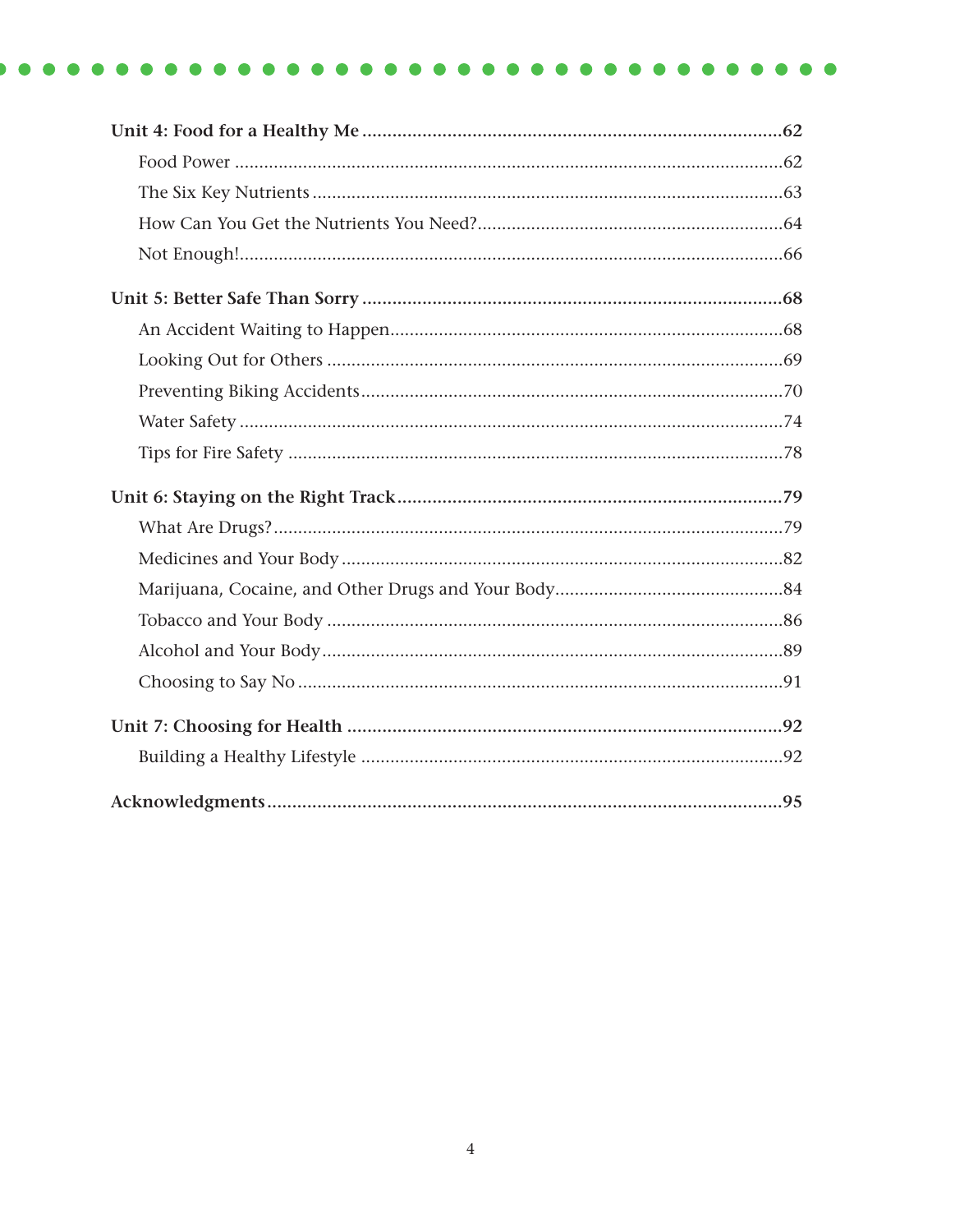# **Feeling Good About Myself**

Sometimes our thoughts about ourselves are not helpful. We get down on ourselves. Do you think Nikki, Ben, Thea, and Mario have thoughts about themselves that are helpful?

#### **Nikki Takes a Swim**

Nikki learned how to swim when she camped near a lake with her family. She learned by herself. Well, not exactly by herself. Her older sister showed her how to kick and how to move her arms. And then—all of a sudden she could swim. She didn't swim very gracefully, of course. And she couldn't move very fast through the water. But she had a lot of fun.

Last week Nikki went swimming with some friends. She found out that they could swim much better than she could. In fact, she was the slowest swimmer of the group. Now Nikki thinks, "I'm no good at sports."

11

## **THINK IT OVER**

- **●** How does Nikki feel about herself and why?
- **●** Suppose you were Nikki's friend. What could you say to Nikki to help her feel better about herself?

 $\bullet\bullet\bullet\bullet\bullet\bullet\bullet$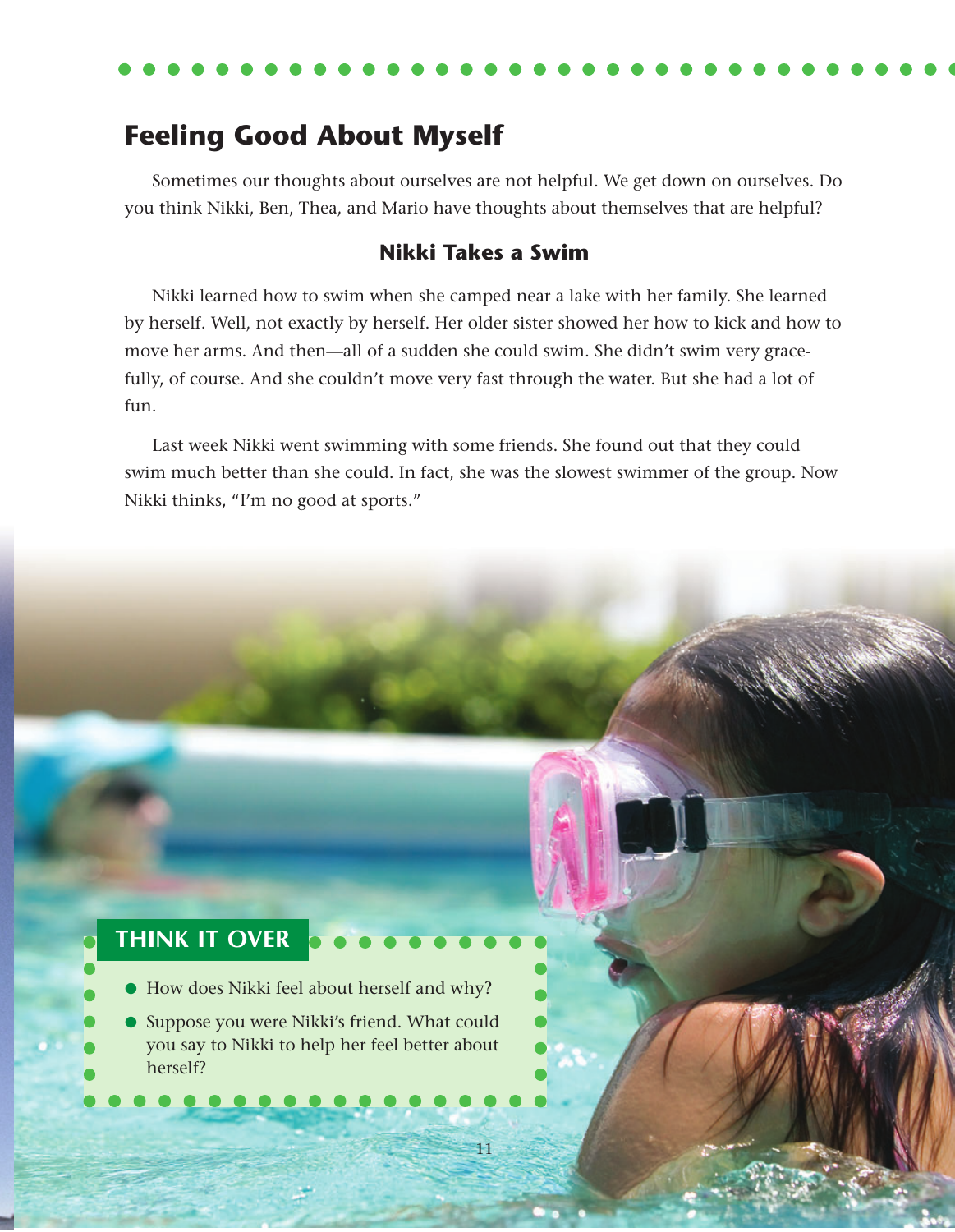# **Why Should I?**



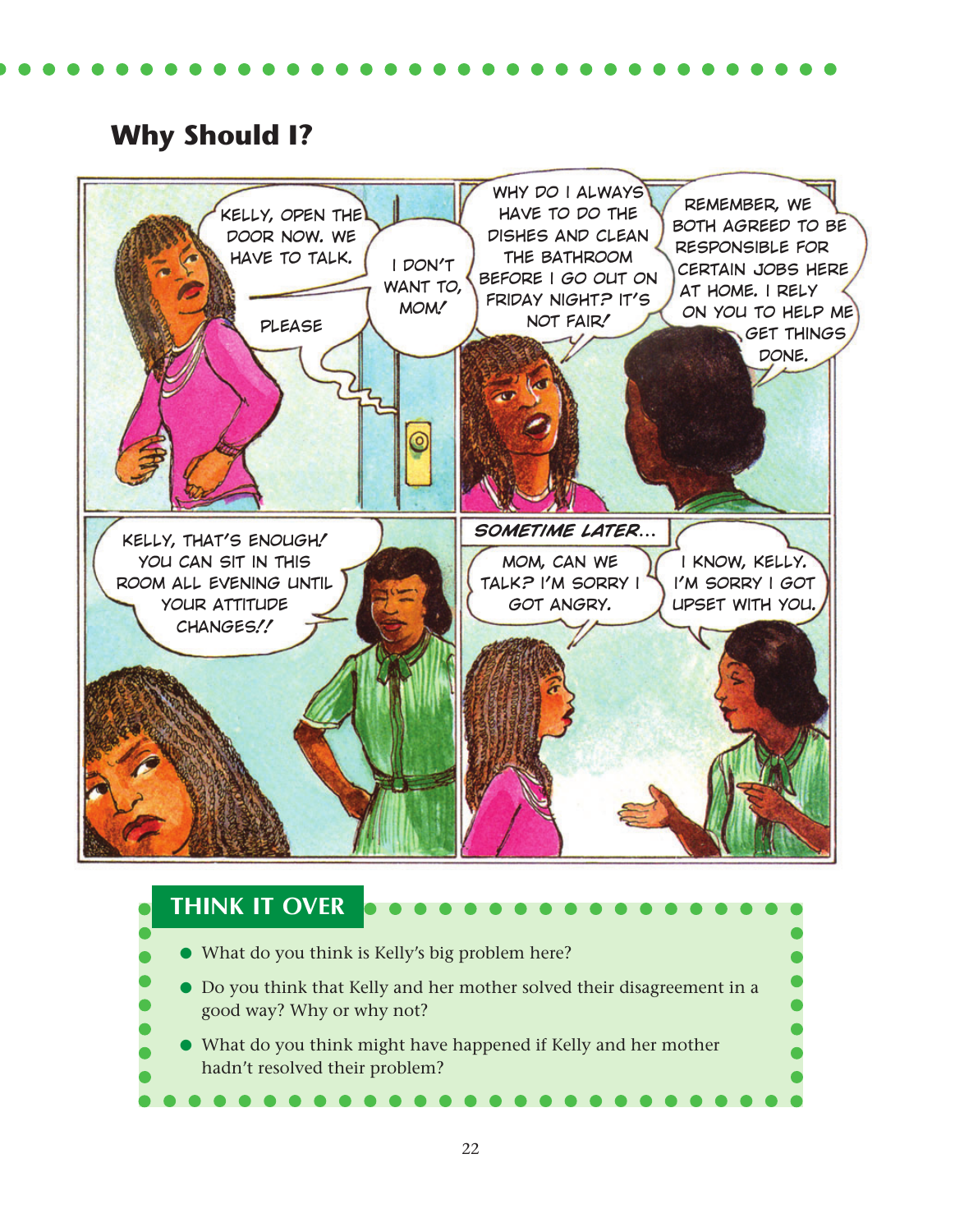## **Your Blood**

The inside of your body is a busy place. There's always something going on—even when you're sleeping. For one thing, your blood is always on the move. Because it's your body's delivery system, it has to keep moving. Your blood delivers oxygen from your lungs to cells all over your body. It carries carbon dioxide, a waste product, from the cells to the lungs for you to breathe out. It also carries digested food to parts of your body that need it. Your blood-moving machine—the heart—keeps pumping your blood around and around your body.

The inside of your blood is a busy place, too. All kinds of important things are happening.

### **What's Going on in Your Blood?**

Blood is a mixture of liquid and solid matter. The liquid is called plasma. Floating in the liquid are tiny cells, millions of them.